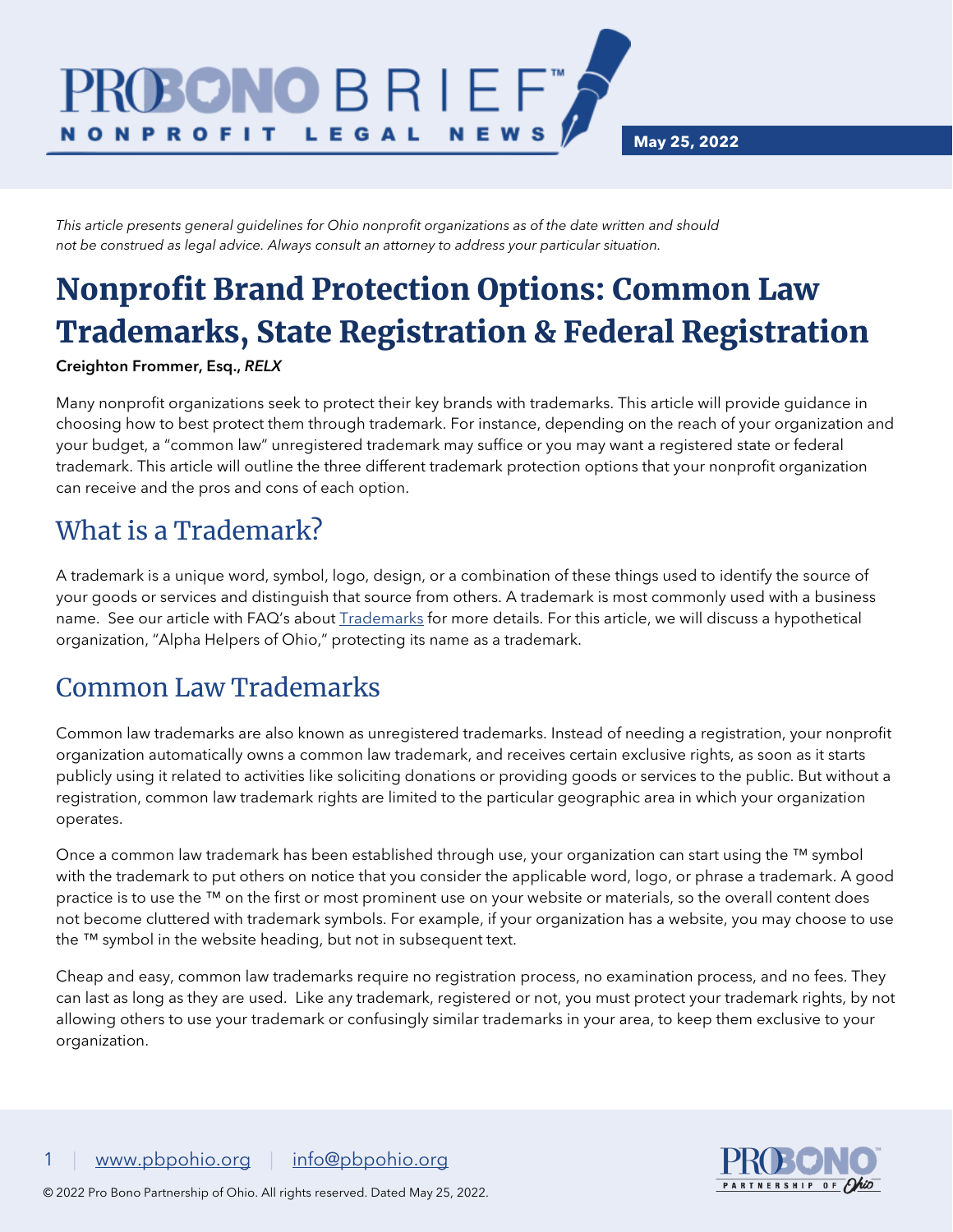In our example, Alpha Helpers of Ohio™ gains common law trademark rights automatically by using this name. Before selecting that name, they first ran a quick internet search of "Alpha Helpers of Ohio" and found no other groups using that name. The organization notifies others that it considers the phrase a trademark by placing the symbol beside its name. Then, for so long as they continue to use and protect it, the name should be exclusive to them within their existing geographical area. However, if Alpha Helpers of Ohio uses the name only in Dayton and another organization uses the same name for a similar organization in Cleveland, Dayton's Alpha Helpers of Ohio might not be able to stop the Cleveland organization. Alpha Helpers of Ohio also periodically conducts internet searches of its name to confirm that they are the only organization, in the areas they operate, to use that name.

**NEWS** 

### Ohio – State Trademarks

**NONPROFIT** 

ROSONO B R I E F

LEGAL

The Office of the Ohio Secretary of State registers trademarks used within the state. For a \$125 filing fee, registering with the Ohio Secretary of State's office creates additional rights, which extend throughout Ohio, that a common law trademark does not receive. For example, a state registration provides public notice to others, including prospective trademark applicants, that you already use a trademark. The registration itself can be used as evidence that a trademark exists if another organization infringes on your trademark. In the same way as common law trademarks, you can use the ™ symbol with state trademarks.

Unlike a common law trademark, a state trademark goes through an examination process before the application is approved. In Ohio, this process confirms a trademark is valid and proper, including, but not limited to, not being descriptive or generic and not confusingly similar to an existing Ohio trademark. Prior to applying for a registration, you may wish to research with the Ohio Secretary of State's office database and generally online to make sure the same or a similar trademark that your organization hopes to use is not already used in Ohio.

An Ohio trademark application also requires an example of its use, also known as a specimen. An application can be expedited for quicker review at an additional cost. Your Ohio trademark registration must be renewed after ten years. See the Ohio Secretary of State's *guide* on registering trademarks in Ohio for more details.

Continuing our example, if Alpha Helpers of Ohio™ registered its name in Ohio, they should have exclusive rights in the name across Ohio in their field. Like with a common law trademark, Alpha Helpers of Ohio periodically searches for other organizations using their trademark. Using the earlier scenario of the Cleveland organization using the same name after our Dayton organization started use, our non-profit should let the Cleveland organization know they hold the Ohio trademark for the name.

# Federal Trademarks

Federal trademarks are trademarks that have been successfully registered with the United States Patents and Trademark Office ("USPTO"). These trademarks must meet specified criteria to receive a certificate of registration from the USPTO, such as sufficient use in commerce across state borders (i.e., your organization must have donors or other activities outside of Ohio). If accepted for registration, a federal trademark grants your organization certain rights that extend throughout the United States, and registration gives your organization the right to use the "circle R" ® symbol.

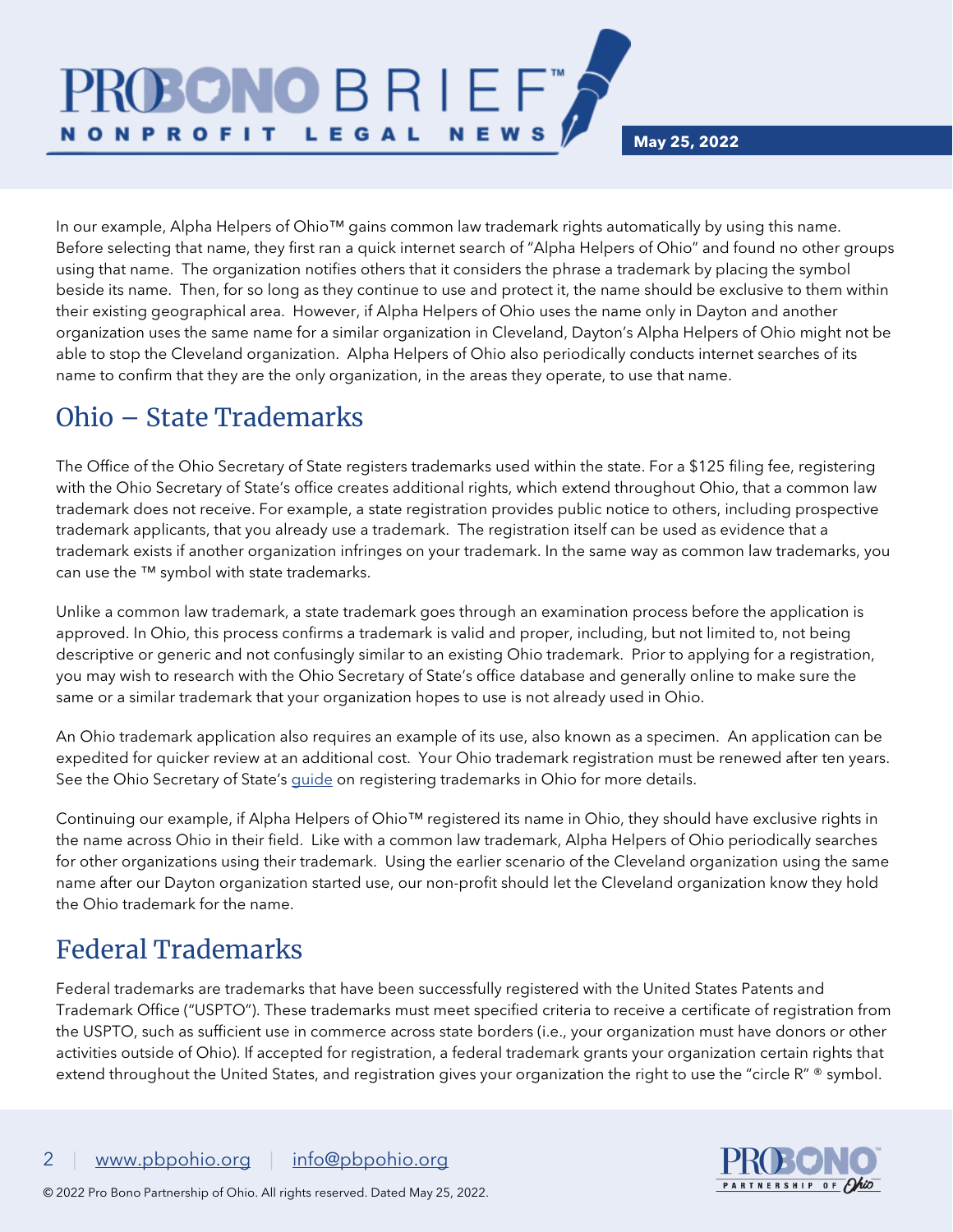Only federal trademarks can use the ® symbol. Like common law and state trademarks, a good practice is to use the ® beside your trademark in the first or most prominent use on the website or materials.

**NEWS** 

**BRIEF** 

LEGAL

While you don't need an attorney to complete the USPTO trademark application, it is a good idea to have an attorney counsel you through the application and examination process, and advise you about a final registration. The application process often takes about 6 months for an initial answer and nearly 12 -18 months to be registered, with additional delays possible. And it costs at least several hundred dollars per application, which are not refunded if your application is refused. During the application process, the USPTO will perform a complex examination of the federal trademark. For example, an attorney with the USPTO will review the application to see if the application meets the minimum filing requirements and complies with all applicable trademark rules and statutes.

If the examining USPTO attorney refuses your application, you will receive an Office Action (a letter) explaining any substantive reason(s) for refusal with any technical or procedural deficiencies. Not all applications are accepted for registration, but most applications receive at least one Office Action, even if finally registered. An attorney can assist with responding to Office Actions and advising on your chances of success to obtain a registration.

With a successful registration, the USPTO has specific, periodic renewal and maintenance requirements that a federal trademark owner must abide by ([Maintenance Requirements](https://www.uspto.gov/trademarks/maintain/keeping-your-registration-alive#Required-filings)). If a federal trademark owner fails to timely file the appropriate maintenance documents and pay the applicable fees, the registration will be canceled or will prematurely expire.

Unique to federal trademarks, your organization can also file an "intent-to-use" trademark application to essentially hold your place for a future trademark registration. These special applications are not registrations, but they can prevent other organizations from registering a similar trademark before you can start using yours. Like regular USPTO applications, it is best to consult with an attorney for assistance.

Using our example again, our nonprofit applies for federal trademark protection for "Alpha Helpers" based on activities within and outside of Ohio. If they successfully register the trademark, they may be able to stop other similar organizations from using or registering the same or similar names anywhere in the United States, as long as they use and maintain their federal trademark registration and keep using the trademark.

## Conclusion

**NONPROFIT** 

When considering the best trademark protection for your organization, you have several options. Consider how much you want to spend and how important your trademark is to your nonprofit. Obtaining a state trademark in Ohio is a fantastic middle ground between a free, but unregistered, common law trademark and a more expensive and timeconsuming, federal trademark registration.

Also match your trademark with your geographic use and needs. For example, if you want rights throughout Ohio but don't meet the requirements for a federal trademark, then an Ohio state trademark registration may be a smart choice for your organization.